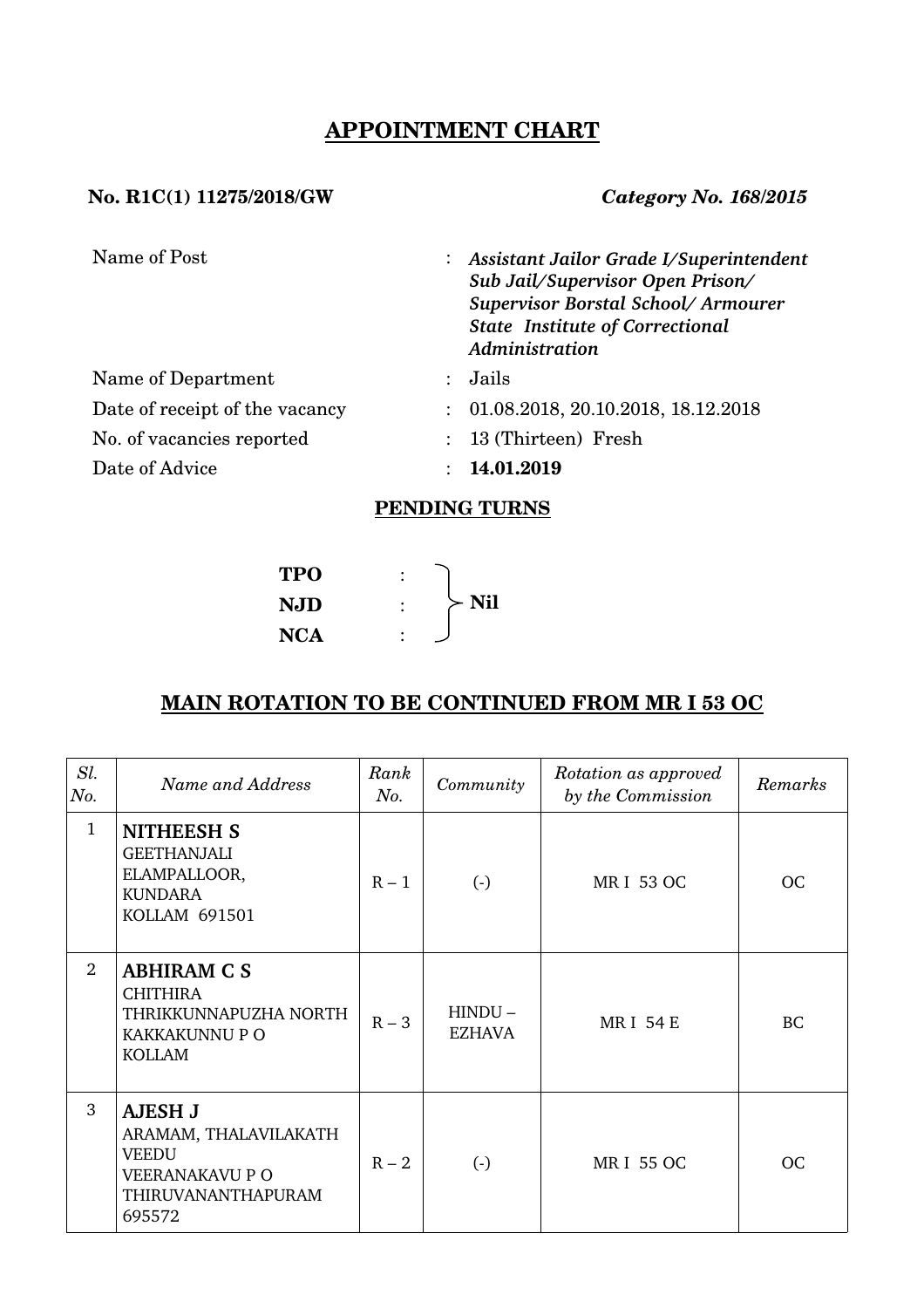| Sl.<br>No. | Name and Address                                                                                                                           | Rank<br>No. | Community                    | Rotation as approved<br>by the Commission | Remarks   |
|------------|--------------------------------------------------------------------------------------------------------------------------------------------|-------------|------------------------------|-------------------------------------------|-----------|
| 4          | <b>SIPPY NOURDEEN</b><br>SIA TC 7/1711-2<br><b>SREE CHITHRA NAGAR</b><br>PANGODE TVPM<br><b>THIRUMALA</b><br>THIRUVANANTHAPURAM<br>695006  | $R - 4$     | ISLAM-<br><b>MUSLIM</b>      | <b>MRI 57 OC</b>                          | OC        |
| 5          | <b>MOHAMED MUNEER S</b><br>TC 41/2224<br><b>MANACAUD</b><br>TRIVANDRUM 695009                                                              | $R - 57$    | ISLAM-<br><b>MUSLIM</b>      | <b>MRI 56 M</b>                           | BC        |
| 6          | <b>JITHIN S</b><br><b>SOUPARNIKA</b><br>MANGALAM PO<br>THRIKKUNNAPUZHA<br>ALAPPUZHA 690515                                                 | $R - 6$     | $HINDU -$<br><b>EZHAVA</b>   | <b>MRI 61 OC</b>                          | OC        |
| 7          | <b>SUNEESH VINCENT</b><br>PADINGARA KOCHUVEETTIL<br><b>KOLAKKAD</b><br><b>KANNUR 670673</b>                                                | $R - 5$     | $\left( \cdot \right)$       | <b>MRI 59 OC</b>                          | <b>OC</b> |
| 8          | <b>VAISAKH S A</b><br><b>SAKETHAM</b><br><b>VANDANOOR</b><br>THIRUVANANTHAPURAM<br>695126                                                  | $R - 60$    | <b>HINDU</b><br><b>NADAR</b> | MRI 60 HN                                 | BC        |
| 9          | <b>VISHNU ASHOK</b><br>PALLADAN HOUSE<br><b>SITHARA NAGAR</b><br>ELINJIPRA<br><b>THRISSUR 680721</b>                                       | $R - 8$     | $HINDU -$<br><b>EZHAVA</b>   | <b>MRI 65 OC</b>                          | OC        |
| 10         | <b>NIDHIN RAJ S</b><br>UNNOLETHU KIZHAKKATHIL<br>PULI SOUTH<br>EDAKKULANGARA PO<br>KARUNAGAPPALLY<br><b>EDAKKULANGARA</b><br>KOLLAM 690523 | $R - 9$     | HINDU -<br><b>EZHAVA</b>     | <b>MRI 58 E</b>                           | <b>BC</b> |